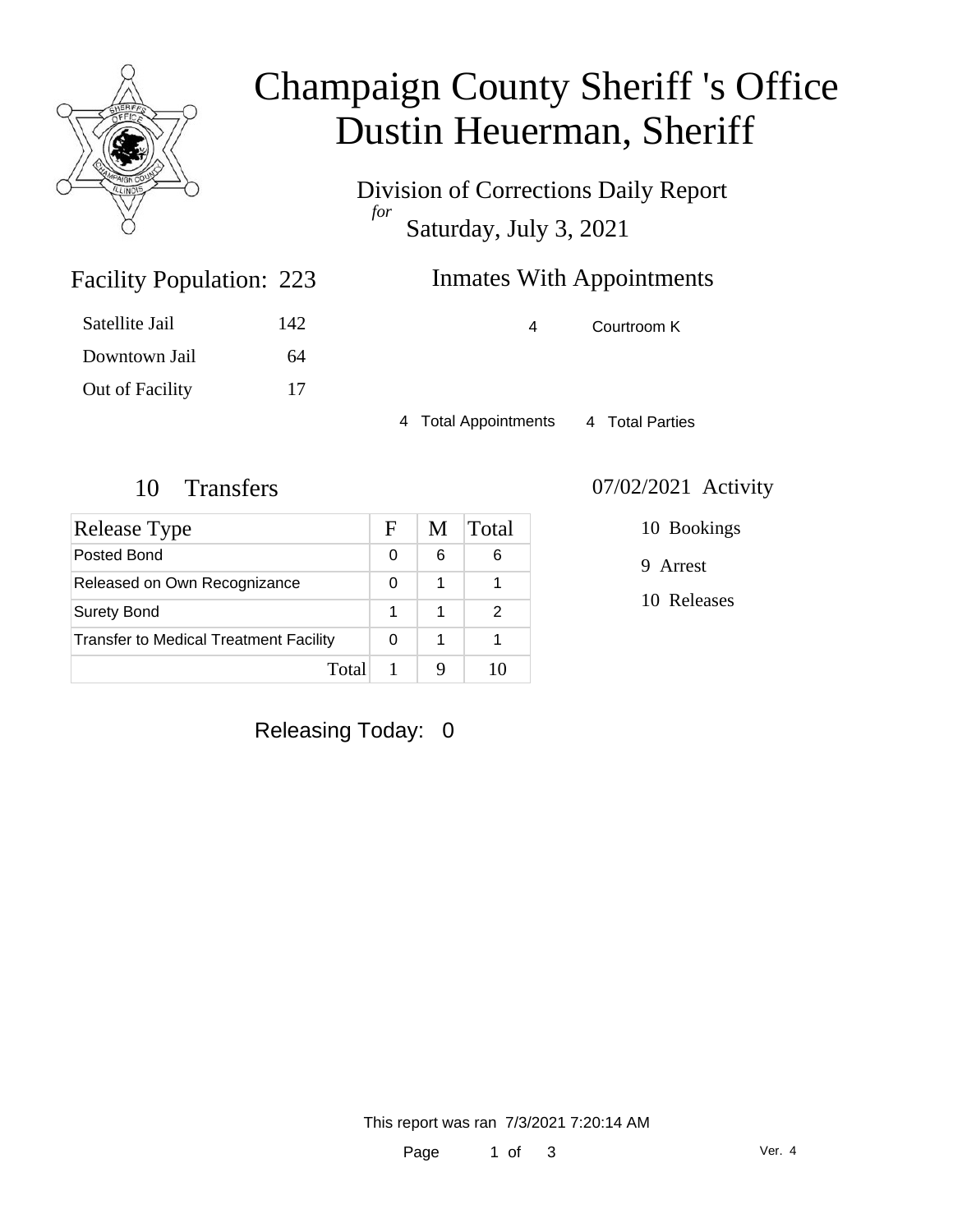

# Champaign County Sheriff 's Office Dustin Heuerman, Sheriff

Division of Corrections Daily Report *for* Saturday, July 3, 2021

#### Custody Status Count

- Civil Other 1
- Electronic Home Dentention 16
	- Felony Arraignment 7
		- Felony Other 4
	- Felony Pre-Sentence 5
		- Felony Pre-Trial 128
	- Felony Sentenced CCSO 5
	- Felony Sentenced IDOC 29
		- Hold Sentenced CCCC 1
	- Misdemeanor Arraignment 1
		- Misdemeanor Pre-Trial 7
- Misdemeanor Sentenced CCSO 1
	- Petition to Revoke 6
	- Remanded to DHS 9
	- Traffic Arraignment 1
	- Traffic Sentenced CCSO 2
		- Total 223